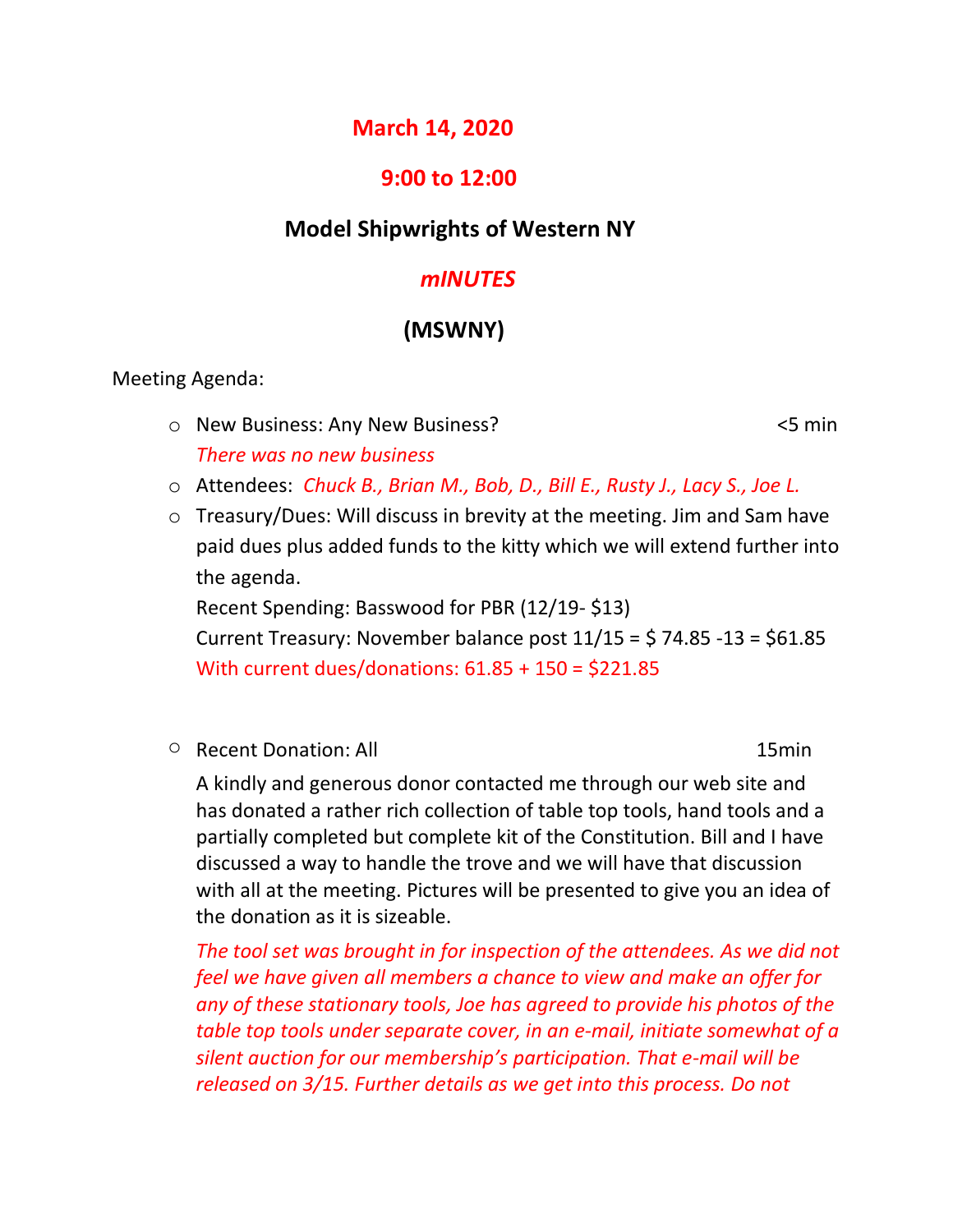*hesitate to make inquiry or if you wish visit the museum and personally inspect the tool set. The tools presently reside in our usual meeting room.*

 $\circ$  The Web Site: All  $\circ$  1 min 1 min

Just a reminder would like to update the site with your works, Design Notes, Topics of Interest etc!!! *Lacy prepared a disc of pictures taken at the NRG conference which included the conference proper, the Naval War College, The New Bedford Whaling Museum and the Hereshoff Museum. As with most East Coast venues those that missed the event can readily glean what a wonderful opportunity it was. Lacy reported nearly 100 were in attendance and the guest speakers were well versed in their presentations and demonstrations. It would be a lengthy disclosure herein so if anyone wishes to know more contact Lacy and see if he will loan out his photo disc. Some photos will be placed on our web site.*

## *Joe has stated that he will update the gallery of the web site as well as provide reference for Chuck's presentation that was part of this agenda.*

**o** Upcoming Events **5min** 

- $\checkmark$  April 25<sup>th</sup> NE Ship Model Conference
- $\checkmark$  May 1<sup>st</sup> Western NY IPMS Event, Batavia, NY, Same place
- $\checkmark$  June 13<sup>th</sup> (Saturday) Niagara Ship Modelers Display

The display is at the Community Hub Centre at the Seaway Mall Branch of the Welland Public Library on Niagara St, 1:00 to 4:30 PM.

*Outside of making note of all these events and hearing from Chuck that we are invited to participate again with the IPMS group in Batavia we made no further plans at this time based on the Covid 19 virus. All that can be said at the moment is we will continue to heed restrictions and the wisdom of attendance.*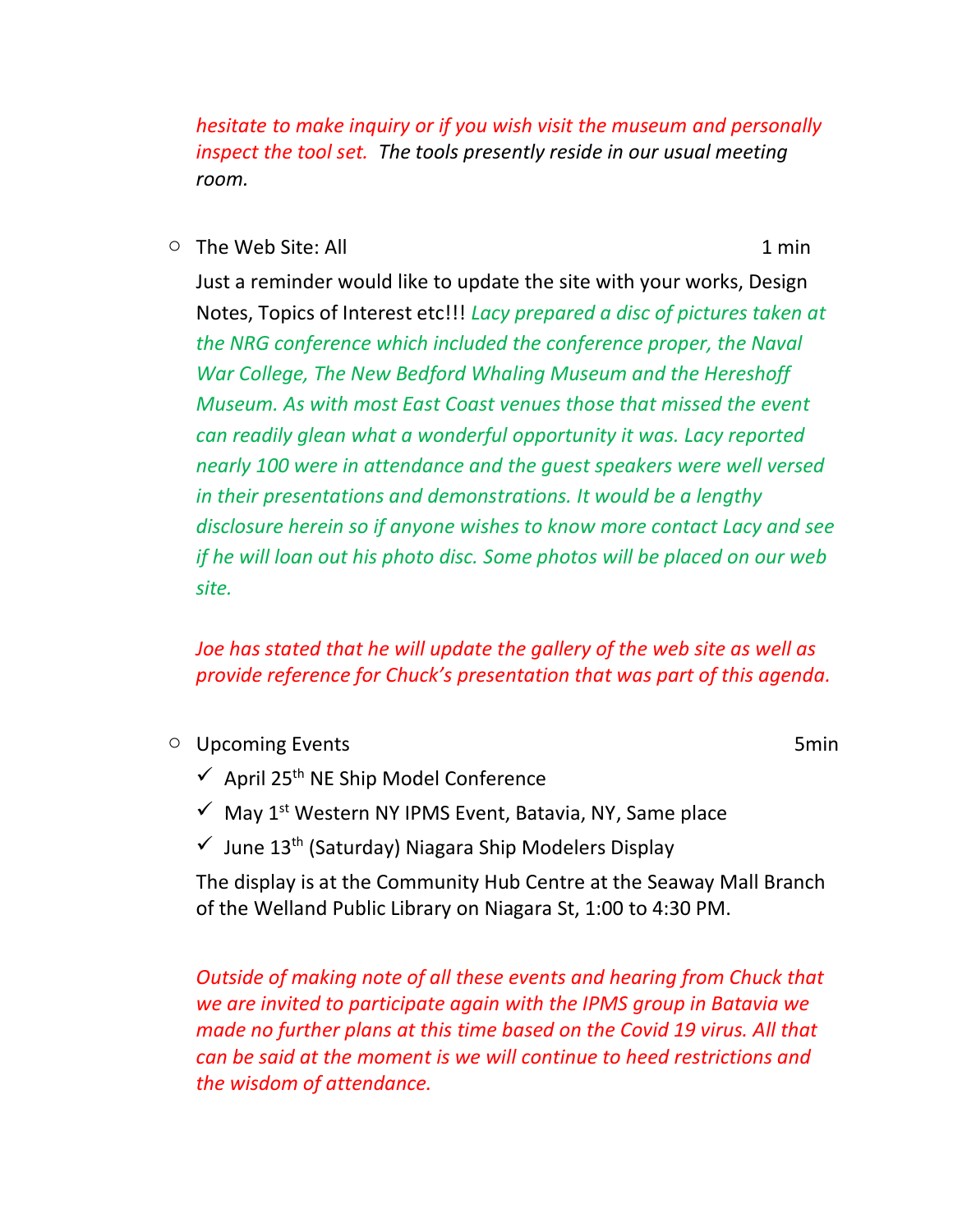o PBR Project: Bill/Joe 10 min

We have reached somewhat of a milestone since November. The upper decking is the last piece of the puzzle to complete the entire hull "skinning". This was finally achieved with Bill's execution of the forward gun tub. Bill utilized his design and laser etching connection to fabricate the basic tub. What remains is to detail the inside of the tub. We would like some help doing so while we prepare the hull itself for priming and painting. There is significant body work to get to that point but we are beginning to see realize that this project can be turned over to the museum. We need your help on the detail work.

*In case you haven't seen the progress of late go to the Scratch Built segment of MSW and visit our build log. Bill E fabricated the gun tub and had the tub rings laser machined. Lacy now has the forward guns and will aid us in fabricating them into a configuration that will be of a twin mount configuration. We will continue to work the inner detail of the tub and integrate this with Lacy's work. Chuck obtained scale flame suppressers for the guns and Lacy will also incorporate these into the final configuration. It has been decided not to permanently mount the tub into the hull. This will make it much easier to outfit it before placing in its final location.*

*We are also discussing the need to think about the final diorama setting for the model. We think at the moment that the actual diorama will be in the neighborhood of 3 X 5 with a concrete docking simulation.*

Main Meeting Agenda:

o The Sailing Navy: Chuck 25 min Recently Chuck developed a presentation regarding the American Sailing Navy for a number of retired officers. Chuck received an enthusiastic response from attendees and he would like to share it with the group.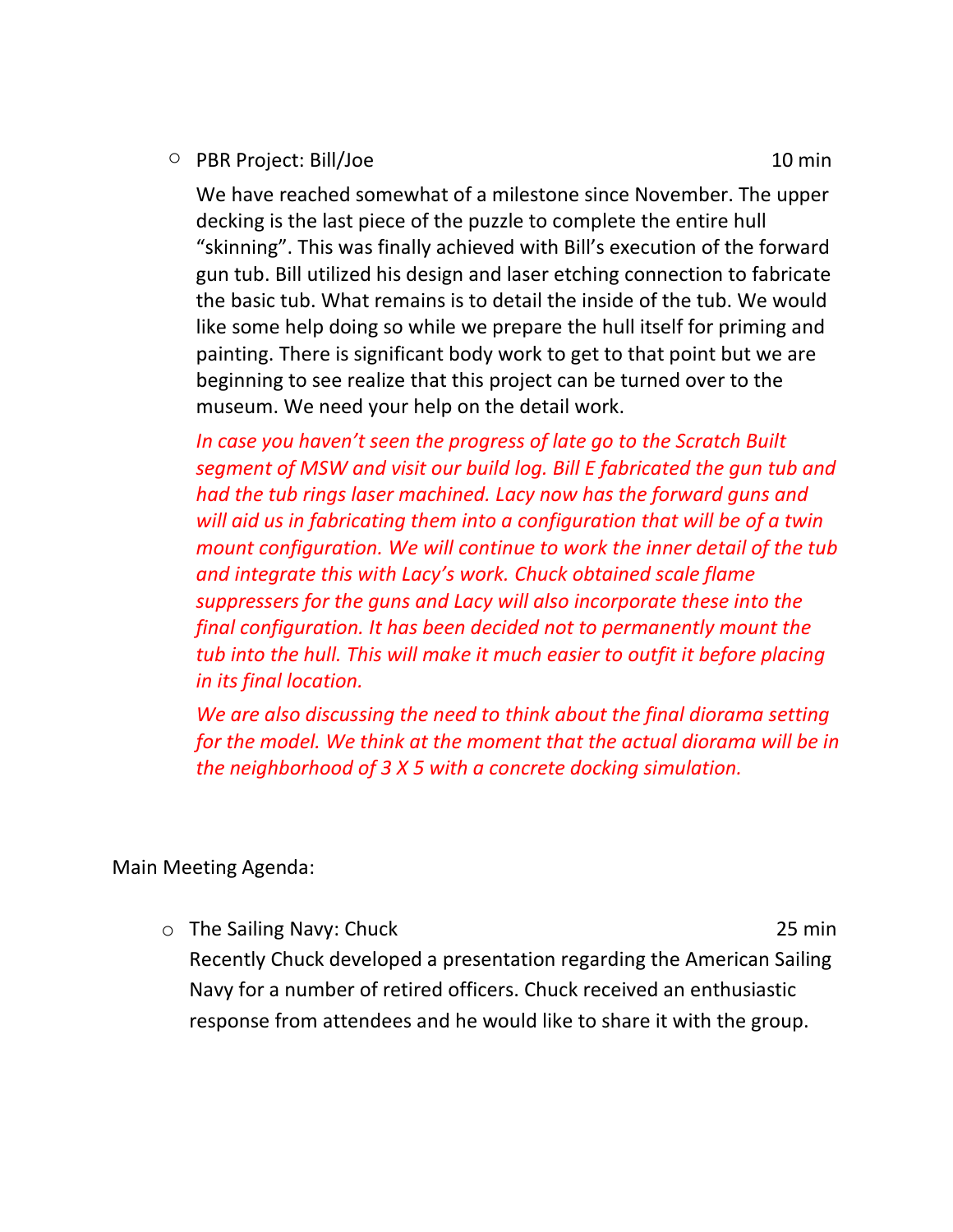*Chuck treated us to a very interesting presentation of America's early sailing Navy. It is a quite interesting treatment of armament types, ship sizes, ship out fitting and the like. In it he covers tonnage weight of everything from ship's rigging to men's body weight in coming up with an entry into ship displacement. It is full of factual information, too much so to include herein so I have asked Chuck to provide an indirect reference so it can be viewed by other members. Well done Chuck!*

o Present Day Work of the HMS Winchelsea Build: Rusty J. 20min Rusty has chosen a nearly all scratch route for its build you will recall. He has chosen Swiss Pear as his build material and it is easy to extrapolate that it will be a handsome model. He has agreed to bring it in and discuss his progress and lessons he has learned so far. One can follow his build on MSW under the HMS Winchelsea Public segment. Seeing it up close and personal will be a treat for us all.

*What a handsome model it is on the ways in Rusty's workshop. At this point it is almost entirely scratch built with his hull planked in pear wood. It makes for such a warm, handsome model. The attached picture just doesn't speak to its beauty. You may follow a detailed build of his Winchelsea on MSW under the Public Domain of the named build section.*

*Rusty walked us through his build steps using Chapter 2 and 3 of the Syren instruction set. Having the model in front of us brought the process to life. Rusty outlooks hull completion in about a month and will return with his work at a later date.*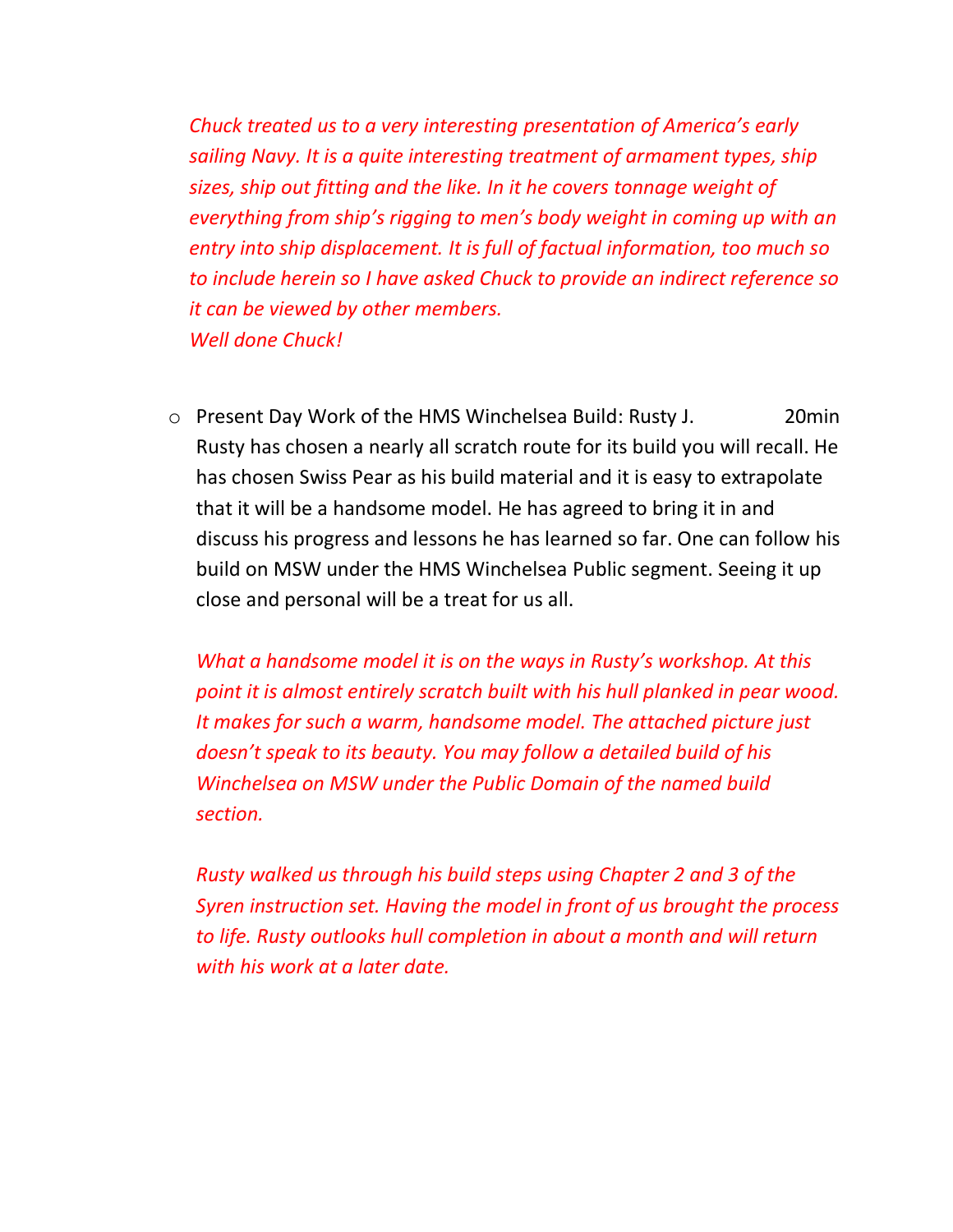

o HMS Cheerful Builds: Lacy S./Joe L. 30min Lacy needed a new build project and has recently chosen the Syren Cheerful. He is approaching it from more of a scratch build for the hull at the moment. If I heard him right he will weave in sub kits of Syren to compliment the project. Joe is plodding along with Cheerful and has finally risen to the deck level detail. He freely admits he was humbled a few times getting there and will share some of his faux pas. Both models will be shown.

*Lacy was not far enough along to think his model was ready to discuss so It turned out to be a solo flight with Joe's model. He discussed his advancements and retreat episodes that brought him to this level of the build. His biggest challenges were, of course, hull planking as this was his first model of this type. He spent time discussing his fairing of the hull both out and in board. He shared some of the blunders related to not thinking ahead and the dissonance between drawing and instruction set. For others that build this vessel he suggested holding off completely fastening deck furniture prior to deck planking as alignment and tolerance build up are surely to creep in.*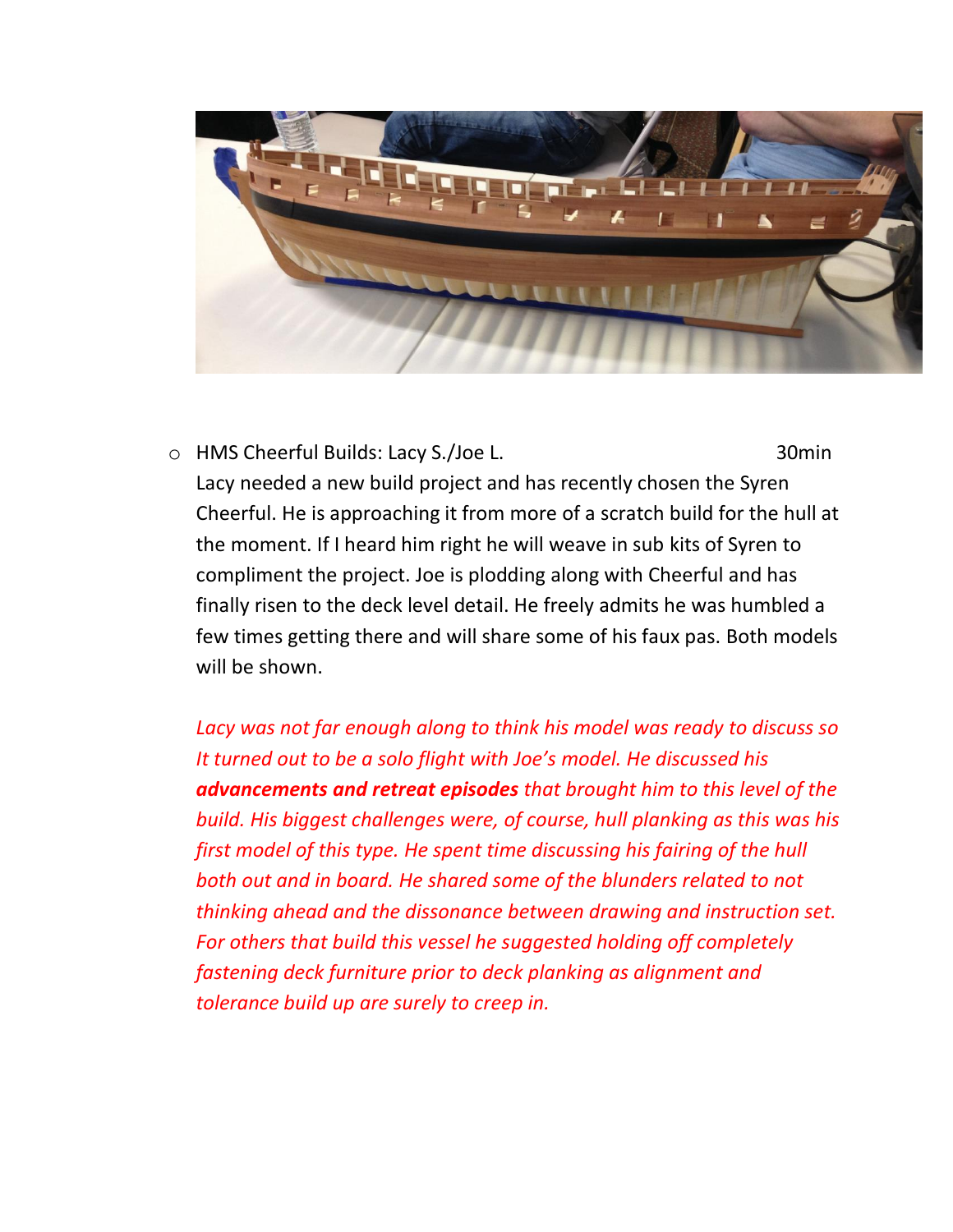

o The Confederacy Build Progress: Bob D 15min We got a glimpse of Bob's build recently and he has agreed to bring it back for further discussion and speak to his progress.

*Bob brought in his work to date on Confederacy. What amazes us all is that he does most of his work in the retiring hours of the day when most of us are crawling into bed. Bob is deliberate in his building and thinks through each step until he is confident to proceed. He confesses that he often takes a mental journey (of scale so to speak) and imagines himself aboard one of his subject vessels. Me thinks Bob is a romantic at heart and unlike most of us is unafraid to reveal it. Nice work Bob!*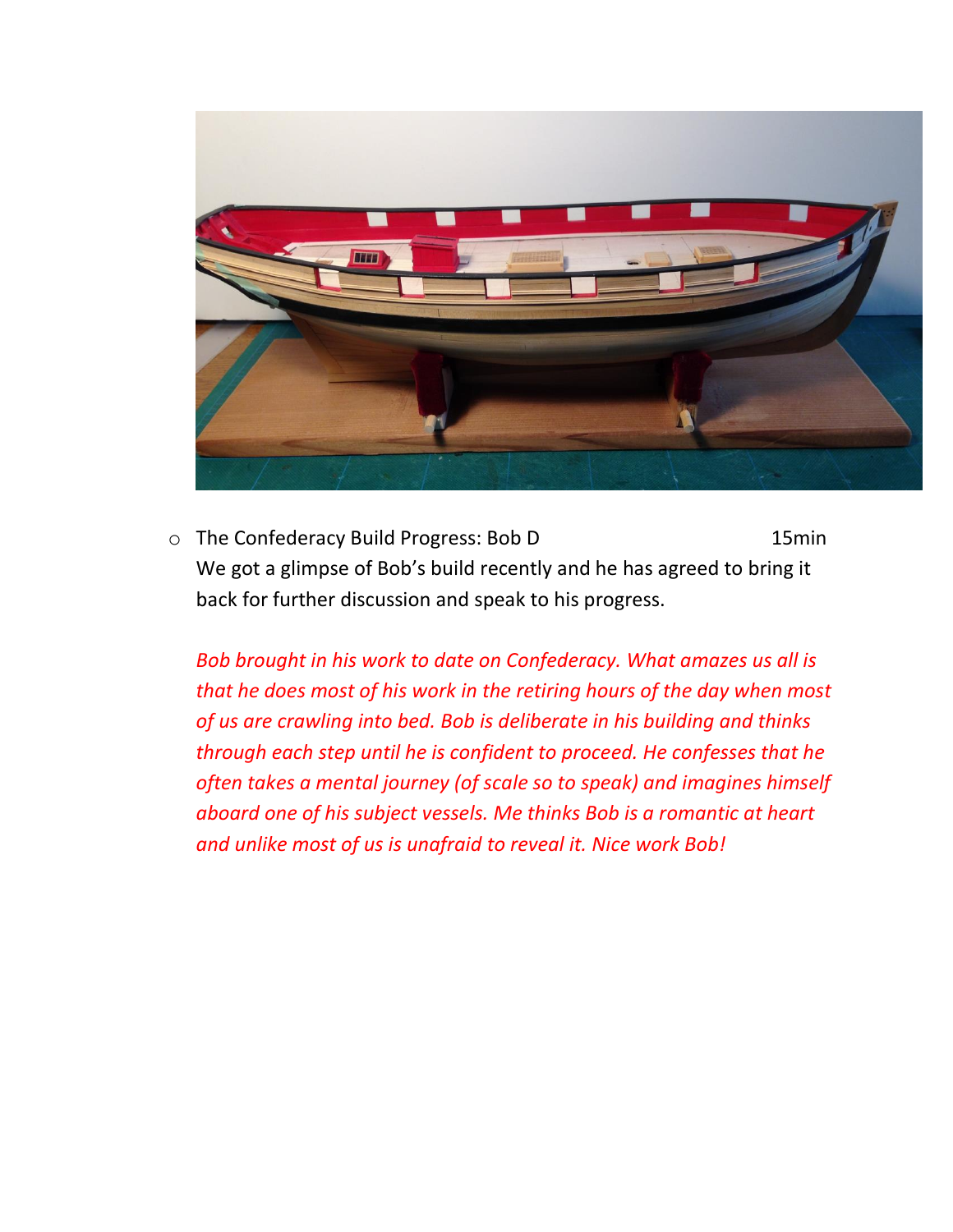

o The Works of Sam C: Sam C 25mIn

Weather permitting Sam will make a return to the meeting to not only show some of his recent works but would also like to have a brief discussion on where one may draw the line between scratch and kit, banned and accepted vendor supplied parts, kits developed with published/copyrighted plans etc. This is a tricky and ensnaring topic that we do not often speak of as most of us do not delve into this area. We will cautiously step into this area and we will see where it takes us in the time allotted.

*Sam was not able to attend as he was affected indirectly with the Covid 19 saga. His wife was called into school on Saturday to prepare for the shutdown of the school. This left Sam stranded without transportation. How this virus outbreak is changing the way we live!!!!!*

o Future Meeting Discussion: All 15min

You will recall that at our last meeting we discussed future meeting style in a roundtable mode. Sam has offered yet another variation of the theme perhaps not to replace our current meeting schedule but to supplement it. Sam really liked the multi club gathering we had 2 years ago and suggested that we try to make that a regular event. Discussion is encouraged.